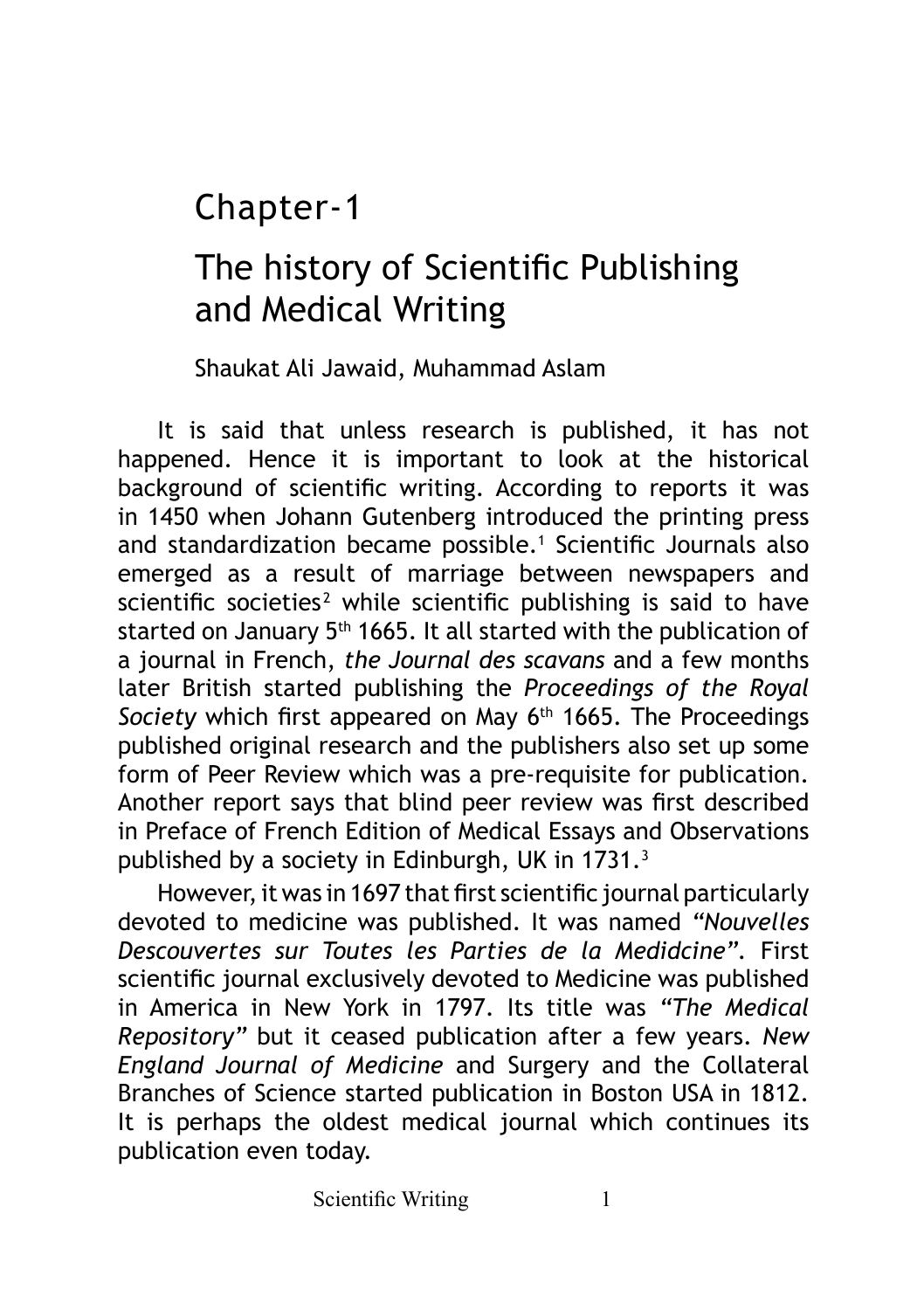Lancet started its publication in London in 1823. In 1859, Pasteur is reported to have added Methods Section to scientific papers which created the IMRAD format.

Hippocrates wrote about seventy books on Medicine in 460 (BCE; Formerly BC) while Galen wrote five hundred books on Medicine in 170 (CE Formerly AD). Al-Razi the leading Muslim Physician wrote his famous book *"Kitab Al-Mansuri",* a ten volume treatise on Greek medicine in 885 AD, which helped to preserve his teachings. Ibne Sina more commonly known in the West as Avicenna wrote *" Al-Qanun fi al-Tibb (The Canon of Medicine)* in 1020 AD which was the standard medical textbook in Europe and Middle East for over five hundred years.<sup>4</sup> George M.Gould published his book "Suggestions to Medical Writers" in 1900 5

American Medical Writers Associatin<sup>6</sup> was founded in 1948 while European Medical Writers Association was formed in 1982. Council of Science Editors was established in 1957 which first started as Council of Biology Editors by National Science Foundation.7 In the same year Journal of American Medical Association (JAMA) started including Abstracts with the articles which it published. International Committee of Medical Journal Editors (ICMJE) was formed in 1978 at a meeting attended by Ed Huth Editor of Annals of Internal Medicine, John Murray, Editor American Review of Respiratory Diseases Stephen Lock Editor, British Medical Journal; and Therese Southgate from JAMA. This meeting was held in Vancouver hence it is also known as Vancouver Group. The idea to form ICMJE materialized during the discussion on a suggestion sent by Ms. Augusta Litwer in 1968 who was then working as Secretary to an eminent nephrologist at the University of Washington in Seattle.<sup>8</sup> In 1955 Eugene Garfield introduced the Impact Factor which has now become much popular but at the same time also remains under lot of criticism by the researchers. It was for the first time in 1979 that ICMJE came up with Uniform Requirements for Manuscripts Submitted to Biomedical Journals which has been continuously revised since then. The last revision took place in 20159 World Association of Medical Editors (WAME) was formed in 1995 which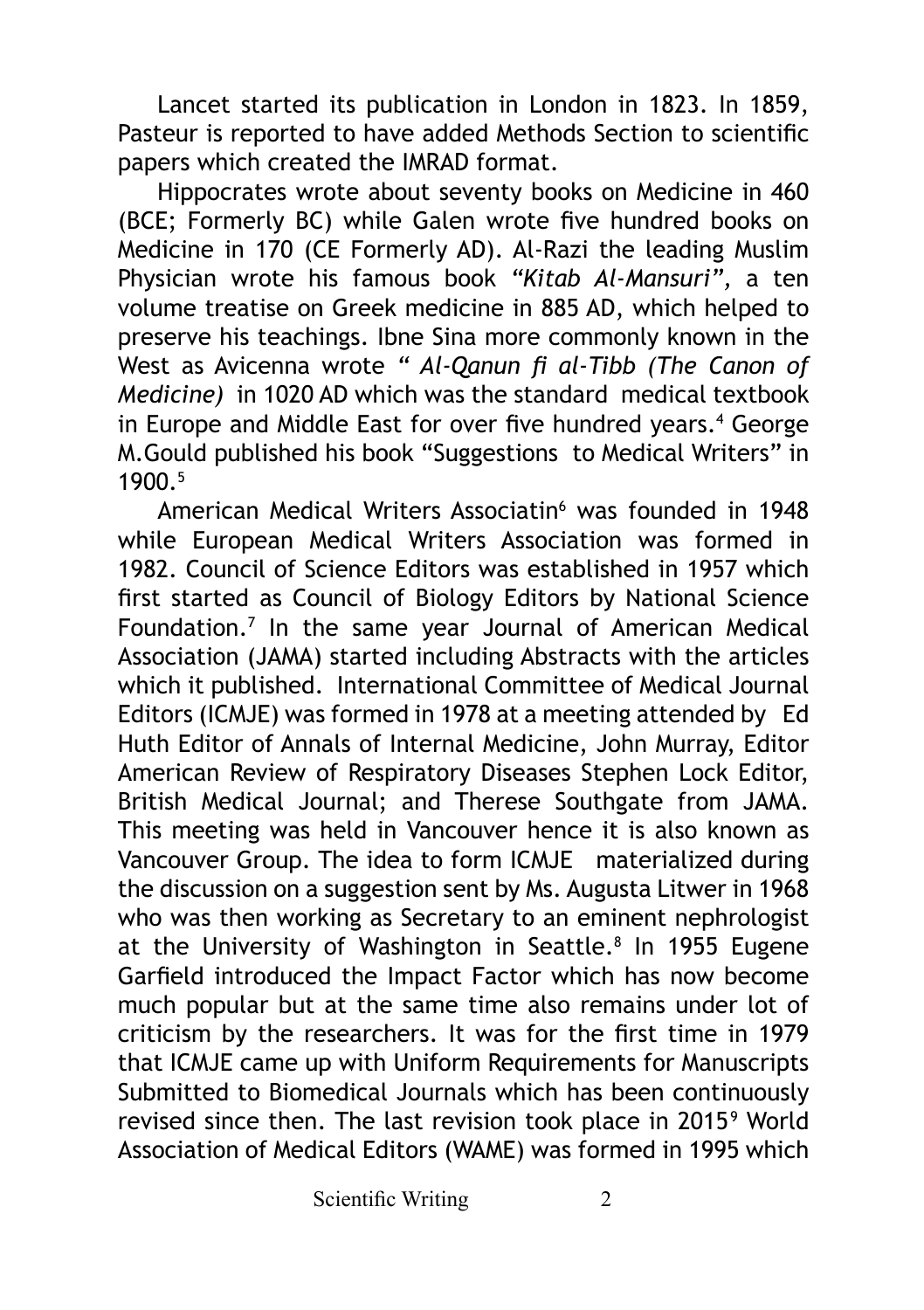has its members all over the world. It held its first meeting outside USA at New Delhi India from October 2-4, 2015 which was organized by Peush Shani Editor of National Medical Journal of India in collaboration with Indian Association of Medical Journal Editors. Prof. Peush Shani is also a former President of WAME.

National Library of Medicine in USA launched PubMed in 1997 which is world's most comprehensive index to the medical literature in 1997 and a few years later in the Year 2000, PubMed Central, an open-access, digital archives of biomedical and life science journals run by the United States National Library of Medicine became available. This is another extremely useful source which has helped a large number of journals not indexed in Medline to become visible on PubMed. PloS Medicine (Public Library of Science) an open access medical journal started its operations in 2004.

Editors of Journals from various regions not covered in the developed world decided to have their own Regional Associations. Thus Eastern Mediterranean Association of Medical Editors (EMAME) was founded at a meeting held at WHO EMRO Cairo, in 2003.<sup>10</sup> WHOs Asia Pacific Region Medical Journal Editors also formed their own body i.e. Asia-Pacific Association of Medical Editors (APAME) and Federation of African Medical Editors (FAME) was also founded. This was followed by formation of numerous Association of Medical Journal Editors in different countries i.e. Pakistan, Iran, India, Korea, Japan, Singapore, Magnolia, Malaysia, Philippines and Vietnam.<sup>11</sup>

Structured abstract was introduced by clinical journals in 1987. <sup>12</sup> CONsolidated Standards of Reporting Trials (CONSORT statement) was published for the first time in 1997. It consists of a checklist of twenty two items but asks forty-six specific questions which need to be addressed in manuscripts which report randomized clinical trials.13 This was followed by numerous other guidelines which can be accessed through EQUATOR initiative. (Enhancing the Quality and Transparency of Health Research).<sup>14</sup> Yet another important development took place in 1992 when the American Academy for the Advancement of Sciences (AAAS) in collaboration with the Online Computer Library Center (OCLC)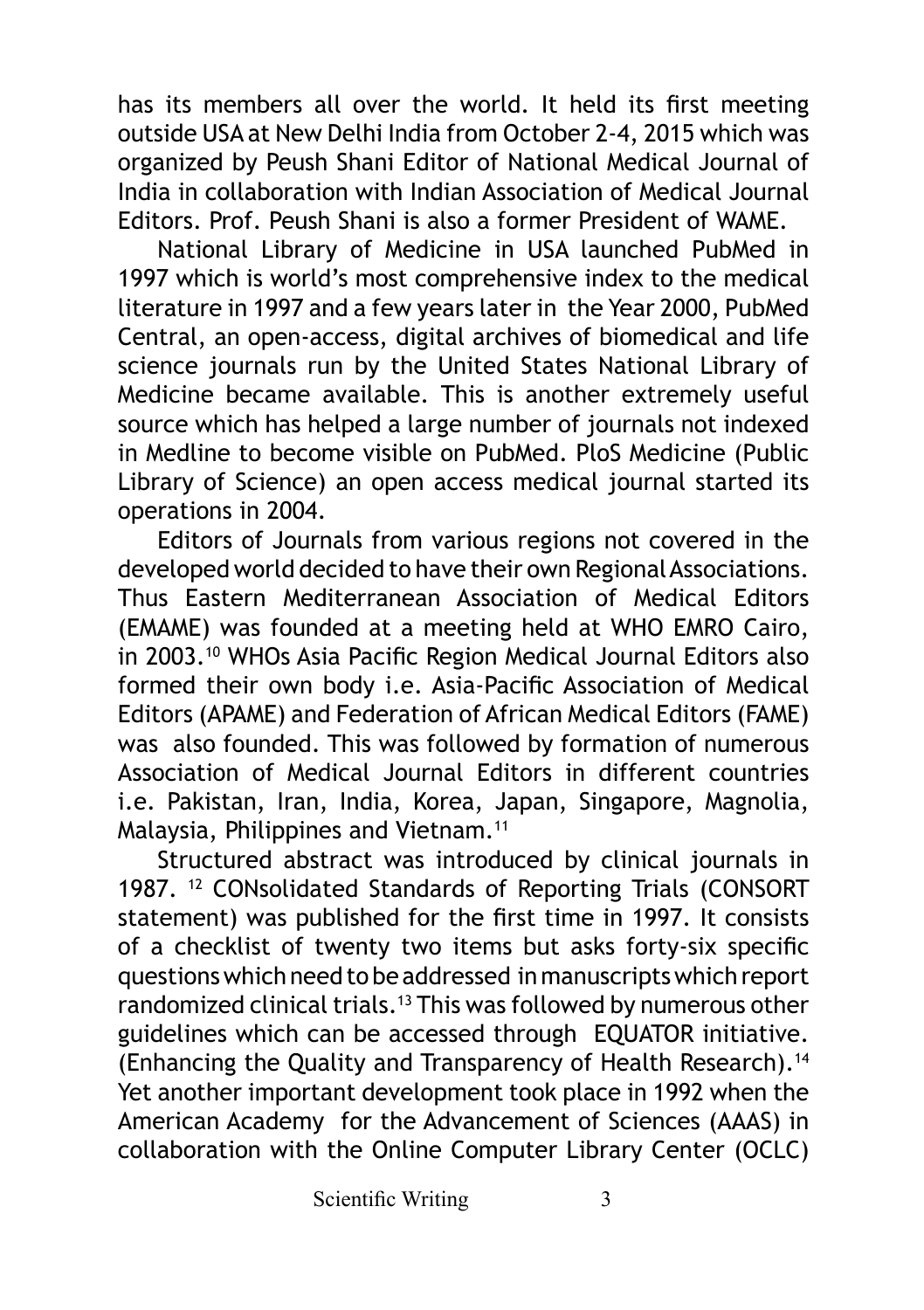launched the first completely online medical journal named *"The online Journal of Current Clinical Trials".* The advent of open access electronic publishing has brought a major revolution in the field of scientific publishing and now the number of Open Access Online Journals is in thousands published from all over the world. This has also given birth to Predatory Journals which is a menace and needs to be checked. The topic of predatory journals is discussed in another chapter in this book.

As regards developments in Pakistan, Pakistan Medical Journalists Association (PMJA) was formed in 1983 and in 1991 some distinguished editors of medical journals were also offered its honorary membership. It organized first seminar on Medial Writing in Pakistan at King Edward Medical College, Mayo Hospital Lahore on September 24, 1992. In May 1993, PMJA approached College of Physicians & Surgeons of Pakistan to organize a workshop on Research Methodology and Medial Writing which was held from January 29-31st 1995. PMJA organized first ever national conference on Medical Editing at Army Medical College Rawalpindi in 2007 wherein the then Principal of AMC Prof. Maj. Gen. Muhammad Aslam played a vital role. This conference was attended by seven invited guest speakers from overseas. In January 2009 after detailed discussions among the members, it was decided to rename the PMJA as Pakistan Association of Medical Editors (PAME) with Maj. Gen. Prof. M.Aslam was elected as the founder President. Since then PAME has been organizing seminars, Hands on workshops on Medical Writing, Peer Review, and Publication Ethics besides training courses for Medical Editors from its platform all over the country.

PAME in collaboration with WHO EMRO organized EMMJ5 Medical Journals Conference at College of Physicians & Surgeons of Pakistan at Karachi from December 2-5 2010 which was preceded by a workshop on Medical Writing organized at Aga Khan University by Prof. Anwar Siddiqui. This conference attracted 34 delegates from overseas. PAME organized the Second National Conference from April 26-28, 2014 at UHS Lahore and Third National conferences was also organized at University of Health Sciences on March 31<sup>st</sup> to April 2, 2016. The scientific programme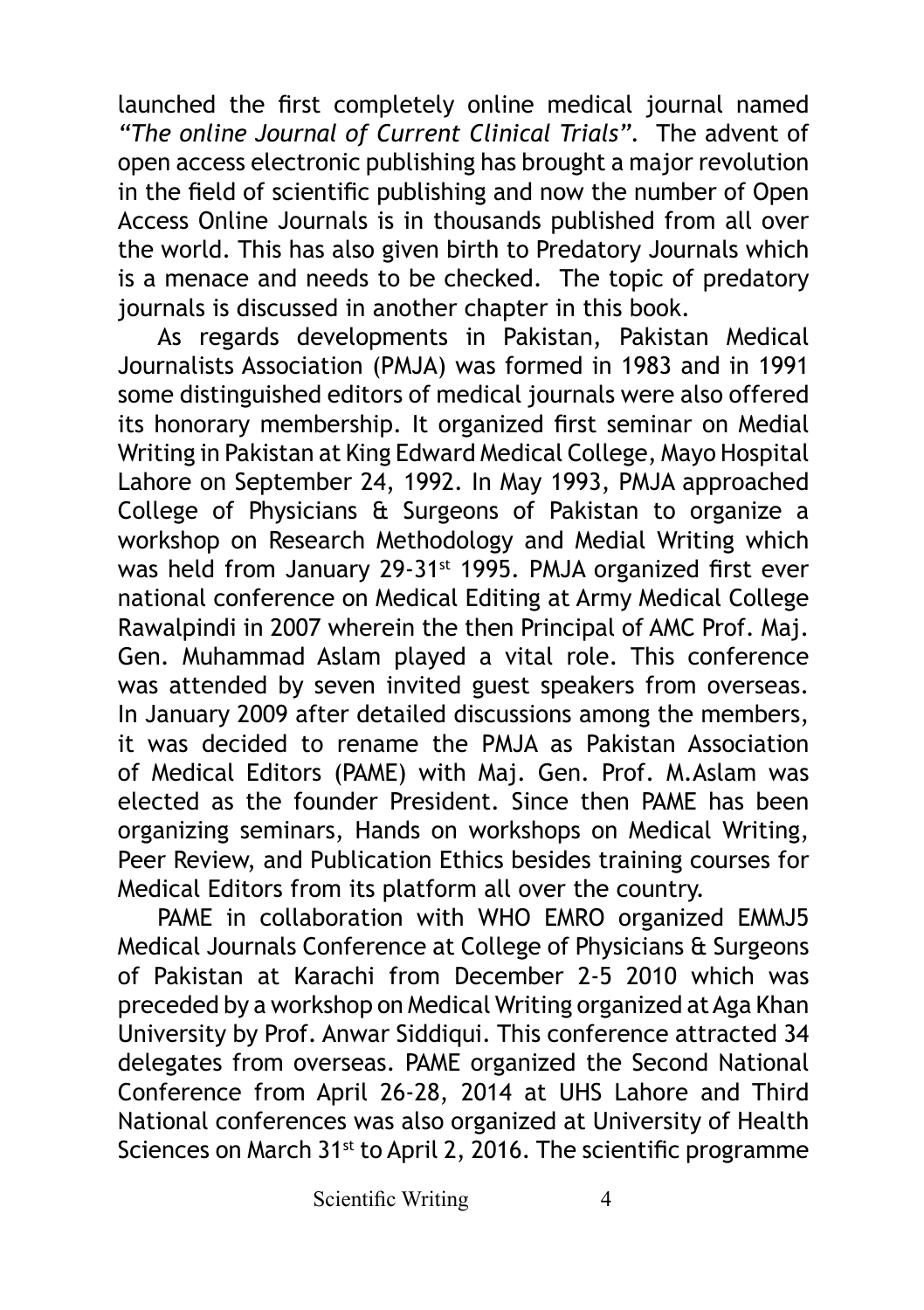included five Hands on Workshops on Medical Writing, Peer Review, Publication ethics, Use of Information Technology in Medical Journals and Editorship, copy editing, in-house review system, technical editing. PAME organized its fourth National Conference at Khyber Medical University Peshawar from March 3-4, 2018. PAME list serve is used extensively for communication among the members besides sharing their views on important issues related to medical journalism and scientific publishing.<sup>15</sup>

The emergence of South Asian Association of Medical Editors (SAAME) is in the phase of concept approval. It is believed that perceptions of the past of Medical Journalism would be reflected well leading to quality research, quality publications and quality journals. There is a dire need to translate research from bench to bedside for innovative healthcare for the community/ mankind.

## **REFERENCES**

- 1. Taavirsainen I. Scriptorial "house-styles" and discourse communities in: Taavitsainen I, Pahta P, editors. Medical and Scientific Writing in the Late Medieval English. Cambridge. Cambridge University Press; 2004.
- 2. Houghton B. Scientific Periodicals: Their Historical Development. Characteristics and control. London. Clive Bingley. 1975.
- 3. Kronick D. The Literature of the Life Sciences. Philadelphia; ISI Press 1985:24.
- 4. Thomas Lang. An overview of Writing and Publishing in Health Sciences: in How to Write, Publish and Present in the Health Sciences; A Guide for clinicians and Laboratory Researchers published by American College of Physicians 2010.
- 5. Gould GM. Suggestions to Medical Writers, Philadelphia. The Philadelphia Medical Publishing Company, 1900.
- 6. Swanberg H. History of the American Medical Writers Association and its previous Associated Organizations in Two Volumes. Volume-1 History of the American Medical Writers Association (Including the Mississippi valley Medical Editors Association). Quincy, Illinois, Society of Academic Achievements, 1965.
- 7. Council of Science Editors. [www.councilof](http://www.councilof) scienceeitors.org. Accessed on July 15, 2017.